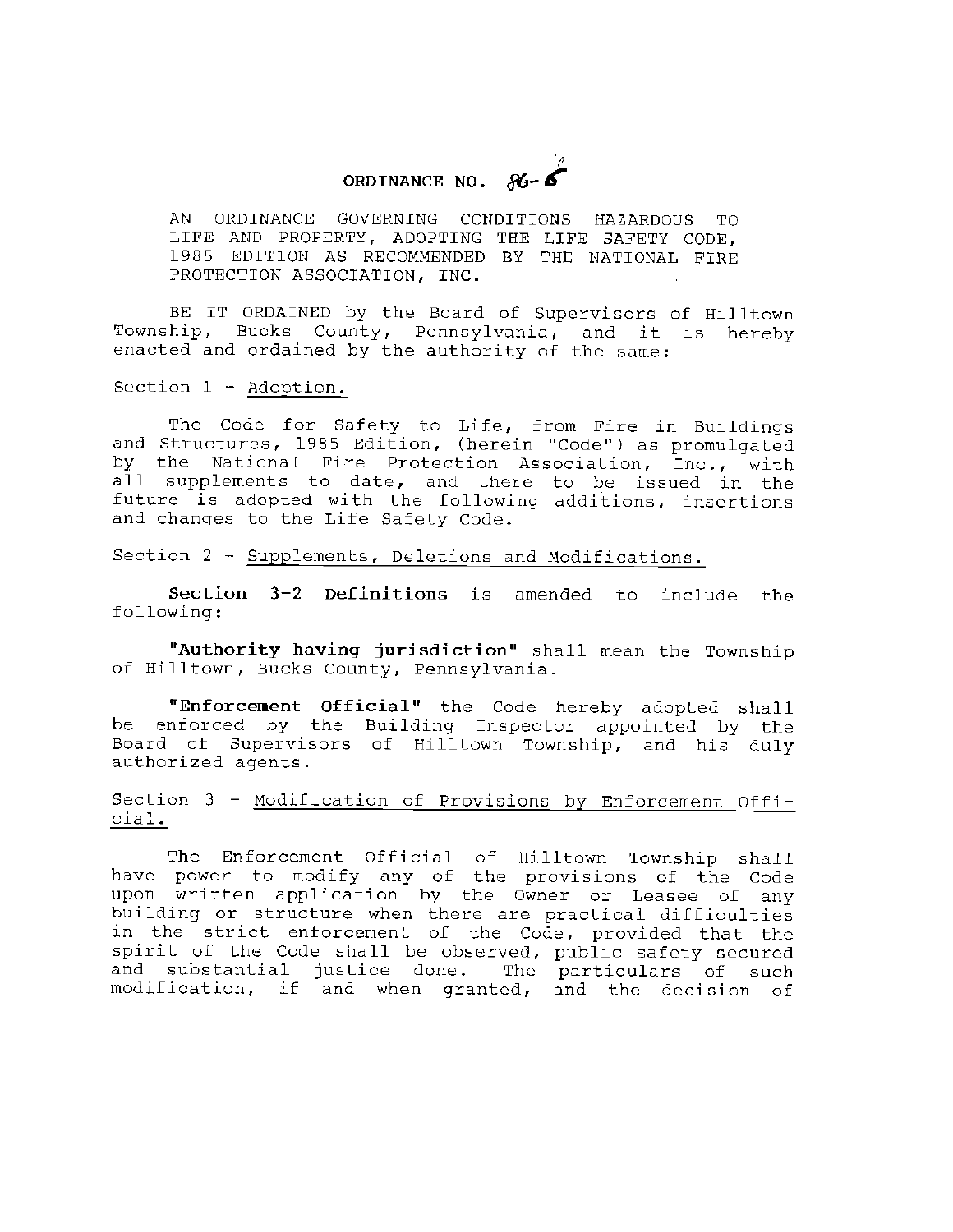the Enforcement Official shall be entered upon the records of the Township and an executed copy shall be furnished to the Applicant.

#### Section 4 - Appeals from Decision of Enforcement Official.

Any party in interest may appeal from a decision of the Enforcement Official by notifying the Secretary of International Contract by houring the Secretary of hilltown Township, in writing, of his or her intention to appeal with the listed reason or reasons for said appeal within thirty ( 30) days of the date of the decision. The Township shall set a public hearing date within the next forty-five (45) days, at which hearing the decision shall be either affirmed, reversed or modified. The decision of the Township shall be final.

#### Section 5 - Penalty for Violation.

Any person who shall violate any of the provisions of the Code hereby adopted or fail to comply therewith, or who shall violate or fail to comply with any Order made thereunder, or who shall build in violation of any detailed statement of specifications or plans submitted and approved thereunder, and from which no appeal has been taken, or who shall fail to comply with such decision as affirmed or modified by the Board of Supervisors of Hilltown Township or by a Court of competent jurisdiction, within the time fixed herein, shall severally for each and every such violation and noncompliance respectively, be liable to the maximum penalty provided by law. The imposition of one penalty for any violation shall not excuse the violation or permit it to continue; and all such persons shall be required to correct or remedy such violations or defects within a reasonable time; and when not otherwise specified, each day that prohibited conditions are maintained such constitute a separate offense. The application of penalty shall not be construed to prevent the enforced removal of prohibited conditions by the Township.

#### Section 6 - Adoption by Reference.

The Code, of which at least three (3) copies are on file in the Hilltown Township Municipal Building, known as the Life Safety Code, shall and the same is hereby made available to interested citizens for review.

#### Section 7 - Severability.

Provisions of this Ordinance shall be severable, and if any of its provisions shall be held to be unconstitutional, illegal, or invalid, such decisions shall not affect the validity of any of the remaining portions of this Ordinance.